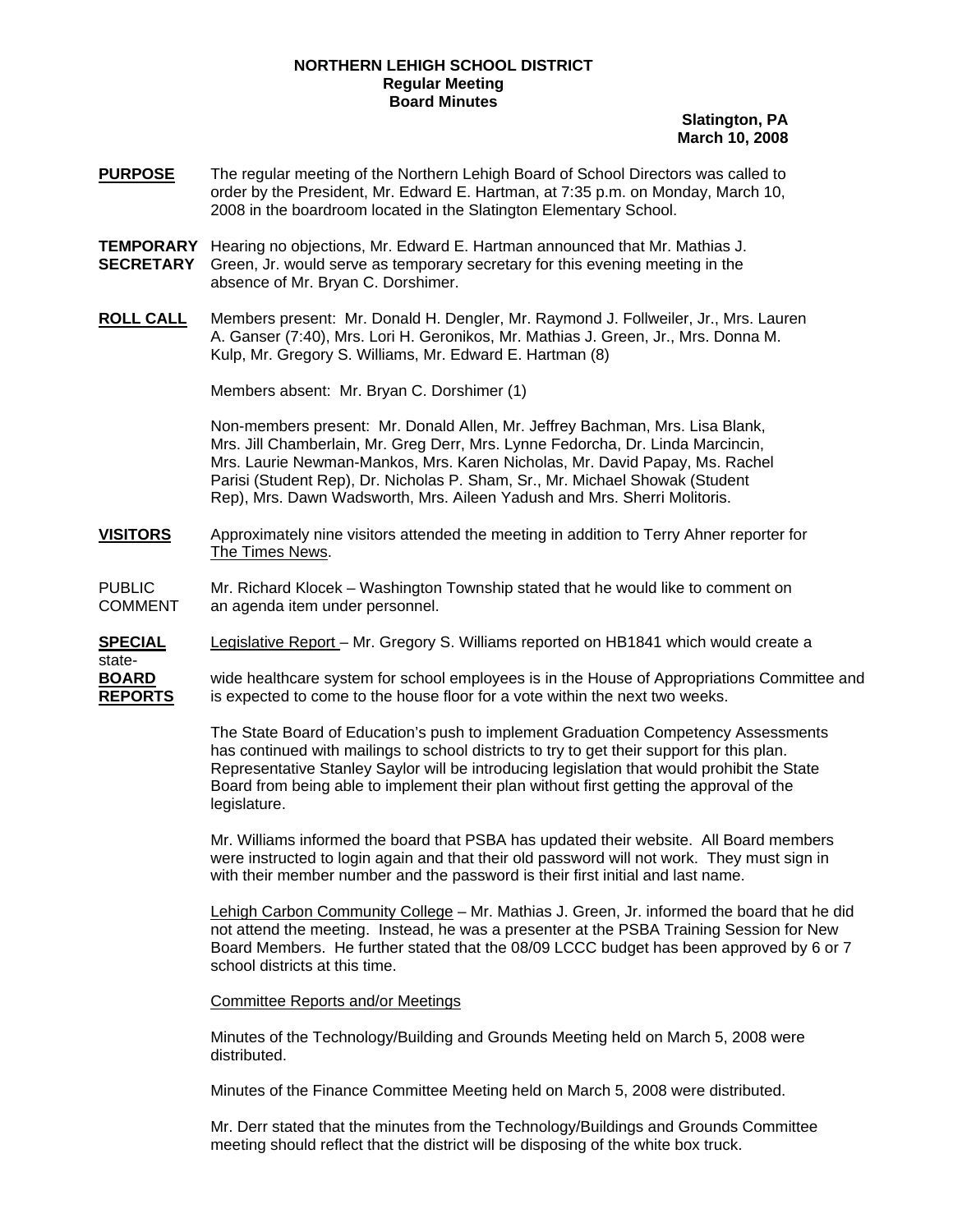| <b>SPECIAL</b><br><b>BOARD</b><br>report <b>REPORTS</b><br>(cont.) | <b>Student Representatives to the Board Report</b><br>Ms. Rachael Parisi and Mr. Michael Showak distributed their written student representative<br>and verbally reported on its contents.                                                                                                                                                                                                                                                                                                                                                                                                                                                                                                                                                                                  |
|--------------------------------------------------------------------|-----------------------------------------------------------------------------------------------------------------------------------------------------------------------------------------------------------------------------------------------------------------------------------------------------------------------------------------------------------------------------------------------------------------------------------------------------------------------------------------------------------------------------------------------------------------------------------------------------------------------------------------------------------------------------------------------------------------------------------------------------------------------------|
|                                                                    | Federal and Other Programs - Mrs. Lynne B. Fedorcha introduced Mr. Timothy Weaber,<br>Technology Teacher/Mentor, who gave a presentation on the Mimio purchased with funds from<br>the Accountability Block Grant.                                                                                                                                                                                                                                                                                                                                                                                                                                                                                                                                                          |
|                                                                    | Business Manager's Report - Mrs. Lisa Blank stated that at the last board meeting she was<br>asked to have Mr. Les Bear from Ferris, Baker, Watts the district's financial advisor, attend<br>the board meeting to discuss the financial implications involved if the district would want to<br>take a \$1,000,000 bond to complete the science lab project or if there were other ways of<br>financing this project.                                                                                                                                                                                                                                                                                                                                                       |
|                                                                    | Mr. Bear addressed the board on current market conditions, current district outstanding debt<br>service and the 2004 incurred \$24,000,000 additional debt for future capital projects.                                                                                                                                                                                                                                                                                                                                                                                                                                                                                                                                                                                     |
|                                                                    | Mr. Hartman stated that Mrs. Blank has tenured her resignation to the Board and that he is sorry to<br>see her go. Other Board members echoed Mr. Hartman's sentiment.                                                                                                                                                                                                                                                                                                                                                                                                                                                                                                                                                                                                      |
|                                                                    | Superintendent's Report - Dr. Nicholas P. Sham, Sr.                                                                                                                                                                                                                                                                                                                                                                                                                                                                                                                                                                                                                                                                                                                         |
|                                                                    | Dr. Sham informed the Board that they should have received in their agenda packet a list of<br>priority items as possible items to be purchased with the extra subsidy money if that extra<br>subsidy money becomes a reality.                                                                                                                                                                                                                                                                                                                                                                                                                                                                                                                                              |
|                                                                    | Dr. Sham reminded the Board that the April 7, 2008 board meeting will be held in the middle<br>school.                                                                                                                                                                                                                                                                                                                                                                                                                                                                                                                                                                                                                                                                      |
|                                                                    | Dr. Sham stated that he saw the musical "The Apple Tree" this weekend and it was incredible.<br>He encouraged everyone to make an effort to see the show.                                                                                                                                                                                                                                                                                                                                                                                                                                                                                                                                                                                                                   |
|                                                                    | Dr. Sham reported that Mr. Derr had investigated the request for a bus stop location change<br>that was brought to the Technology/Buildings and Grounds Committee meeting. After review<br>administration is recommending that there be no change to the bus stop location.                                                                                                                                                                                                                                                                                                                                                                                                                                                                                                 |
| <b>PUBLIC</b><br><b>COMMENT</b>                                    | Mr. Robert Cox - Washington Township asked if the Board voted to rescind the in place<br>financing, what kind of fees and expenses would there be to get out of that contract. What<br>would it cost if a year or so down the road the Board decided that there is a project that needs<br>to be done and the Board must incur debt, how much would it cost?                                                                                                                                                                                                                                                                                                                                                                                                                |
| more                                                               | Mr. Bear stated that there would be no cost to get out of the current incurred debt. It didn't<br>cost anything to get in, will cost nothing to get out. However, if the Board rescinded the<br>contract and decided at a later date that there is a capital project the Board has lost the<br>opportunity to have that debt incurred and grandfathered. As soon as the Board rescinds the<br>contract it goes away and anything that is done going forward counts against the index. The<br>rating companies will look at it differently and charge you more money for the rating and bond<br>insurance companies will charge you a lot more money for the bond insurance. It will be<br>expensive. Interest rates will be higher because debt is no longer grandfathered. |
| Executive                                                          | Mr. Hartman stated that the Board held an executive session on March 5, 2008 to discuss                                                                                                                                                                                                                                                                                                                                                                                                                                                                                                                                                                                                                                                                                     |
| Session                                                            | personnel issues. The Board was also in executive session prior to tonight's meeting to<br>discuss personnel items.                                                                                                                                                                                                                                                                                                                                                                                                                                                                                                                                                                                                                                                         |
| <b>PERSONNEL</b>                                                   | Mrs. Ganser made a motion, which was seconded by Mr. Dengler, that the Board of<br>Education approves the following personnel items:                                                                                                                                                                                                                                                                                                                                                                                                                                                                                                                                                                                                                                        |
| 9 <sup>th</sup> Grade<br><b>Transitions</b><br>Team                | Approve Donald Allen as the 9 <sup>th</sup> Grade Transitions Team Coordinator for the 2007-2008<br>school year at a rate of \$20.00 per hour as funded through the Project 720 Grant.                                                                                                                                                                                                                                                                                                                                                                                                                                                                                                                                                                                      |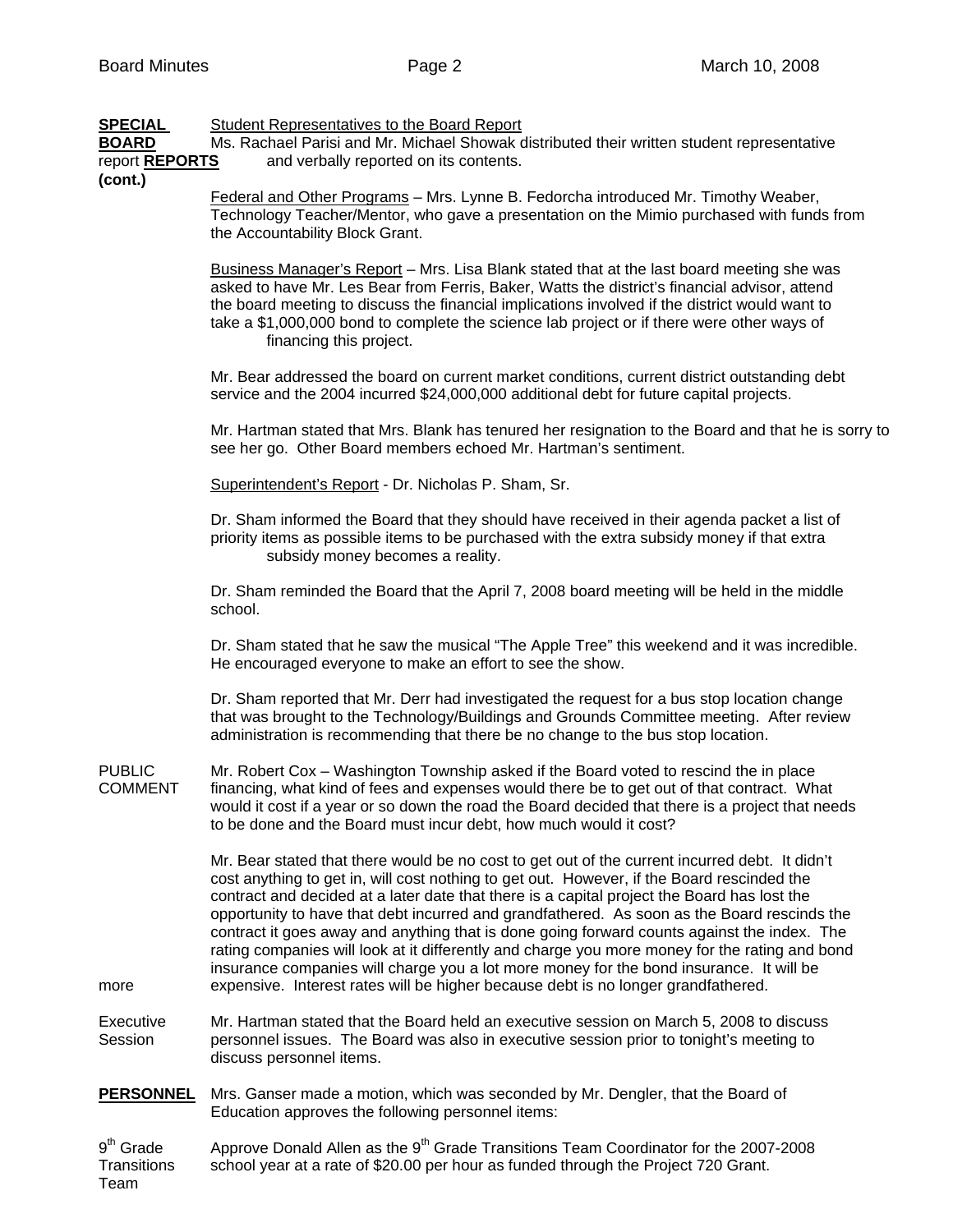| Coordinator<br><b>PERSONNEL</b>                |                                                                                                                                                                                                                                                                                                     |
|------------------------------------------------|-----------------------------------------------------------------------------------------------------------------------------------------------------------------------------------------------------------------------------------------------------------------------------------------------------|
| (cont.)<br>Substitute<br>Instructional         | Approve the following as a substitute teacher for the 2007-2008 school year at the<br>Supplementary Personnel Salary Schedule substitute rates:                                                                                                                                                     |
|                                                | Lisa Goad - Special Education and English                                                                                                                                                                                                                                                           |
| Resignation<br>Lisa Blank                      | Accept the resignation of Lisa Blank form her position as Business Manger effective March 5,<br>2008. She will be released from her position at the end of the work day on May 2, 2008 or as<br>soon as a replacement can be found.                                                                 |
| Family<br>Medical<br>Leave                     | Approve the request of employee #215, district clerical employee, to take a Family Medical<br>Leave of Absence, effective March 24, 2008 and continuing for approximately 8 weeks with<br>an anticipated return date of May 26, 2008.                                                               |
| <b>PUBLIC</b><br><b>COMMENT</b>                | Richard Klocek – Washington Township stated that in the short time he has worked with<br>Mrs. Blank her professional level has been an absolute pleasure to work with. He wishes her<br>the best and most success in future endeavors.                                                              |
|                                                | Board members again echoed Mr. Klocek's sentiment.                                                                                                                                                                                                                                                  |
|                                                | YEA:<br>Mr. Dengler, Mr. Follweiler, Mrs. Ganser, Mrs. Geronikos, Mr. Green, Mrs. Kulp,<br>Mr. Williams, Mr. Hartman (8)<br>NAY:<br>None $(0)$                                                                                                                                                      |
| <b>CONFER-</b><br><b>ENCES</b>                 | Mr. Follweiler made a motion, which was seconded by Mr. Dengler, that the Board of<br>Education approves the following conference items:                                                                                                                                                            |
| High<br>Schools<br>That<br>Works<br>Conference | Approve to send six teachers and two administrators to the High Schools That Works<br>Conference in Nashville, TN from July 9-12, 2008 at a cost not to exceed \$7,168.50.<br>Expenses for one district administrator will be paid for by a grant through Lehigh Career<br>and Technical Institute. |
|                                                | Linda Marcincin - PASA Women's Caucus Conference 2008 - April 30 - May 2, 2008 -<br>Hershey, PA - Registration: \$295.00, Lodging: \$392.00, Travel: \$74.17 - Total<br>Approximate Cost: \$761.17 - Funding: Slatington Elementary Principal Budget                                                |
|                                                | YEA:<br>Mr. Dengler, Mr. Follweiler, Mrs. Ganser, Mrs. Geronikos, Mr. Green, Mrs. Kulp,<br>Mr. Williams, Mr. Hartman (8)<br>NAY:<br>None $(0)$                                                                                                                                                      |
| <b>POLICY</b>                                  | Mr. Williams made a motion, which was seconded by Mrs. Ganser, that the Board of<br>Education approves the following policy items:                                                                                                                                                                  |
| <b>Board Policy</b><br>Second<br>Reading       | Approve school board policy #113 - Programs - Special Education, as presented after<br>second reading.                                                                                                                                                                                              |
|                                                | Approve school board policy #707 – Property – Use of School Facilities and Equipment, as<br>presented after second reading.                                                                                                                                                                         |
|                                                | Approve school board policy #707.1 - Property - Use of Storage Space, as presented after<br>second reading.<br>Approve new school board policy #808.1– Operations – Point of Sale, as presented after<br>second reading.                                                                            |
|                                                | Mr. Dengler, Mr. Follweiler, Mrs. Ganser, Mrs. Geronikos, Mr. Green, Mrs. Kulp,<br>YEA:<br>Mr. Williams, Mr. Hartman (8)<br>NAY:<br>None $(0)$                                                                                                                                                      |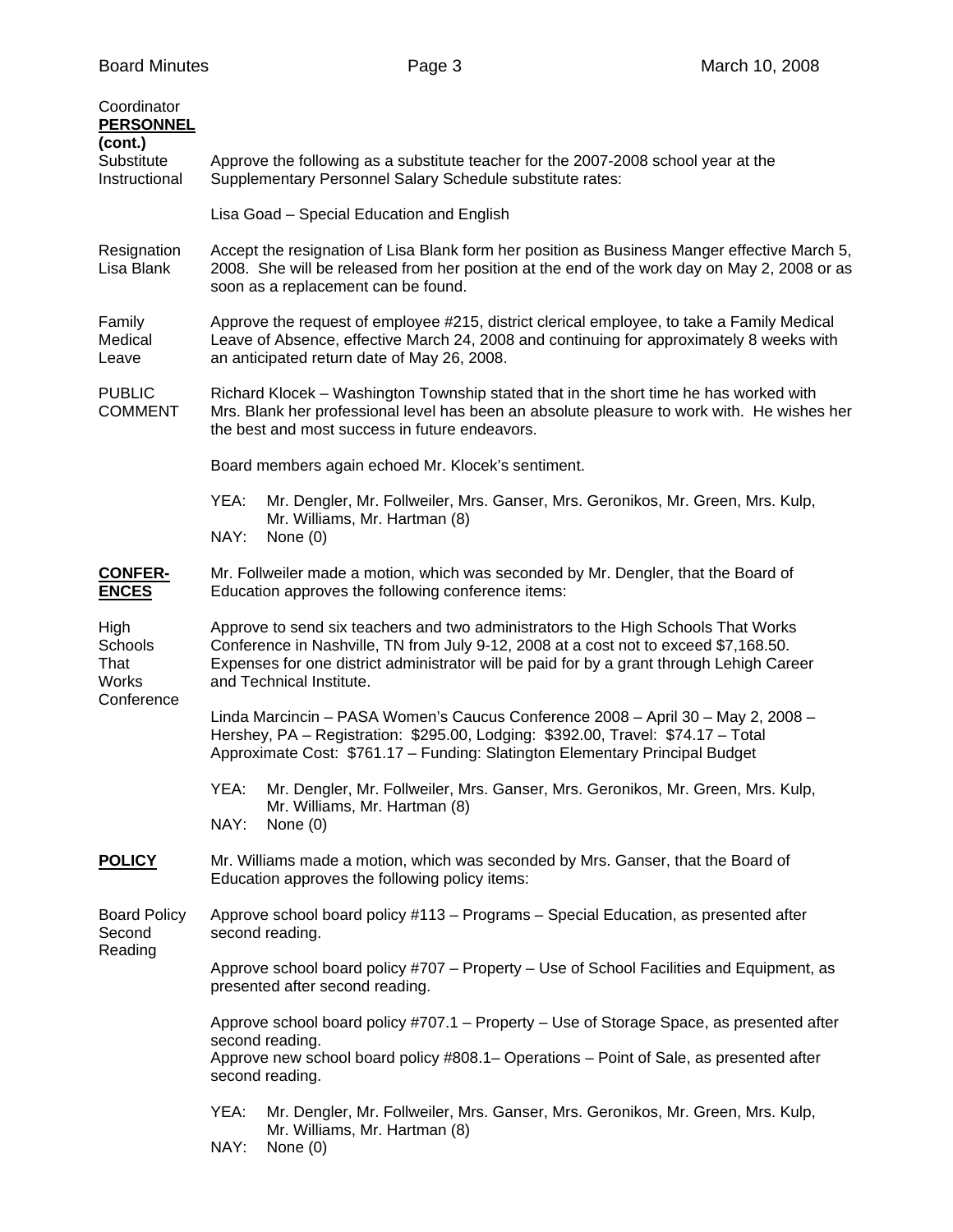| <b>CURRIC-</b><br><b>ULUM AND</b><br><b>INSTRUC-</b><br><b>TION</b><br>2008-2009 | Mrs. Ganser made a motion, which was seconded by Mr. Green, that the Board of<br>Education approves the following curriculum and instruction items:<br>Approve the 2008-2009 Northern Lehigh School District Calendar as presented.                                                                                                                                                                                                                                                                                                                         |
|----------------------------------------------------------------------------------|-------------------------------------------------------------------------------------------------------------------------------------------------------------------------------------------------------------------------------------------------------------------------------------------------------------------------------------------------------------------------------------------------------------------------------------------------------------------------------------------------------------------------------------------------------------|
| <b>District</b><br>Calendar                                                      |                                                                                                                                                                                                                                                                                                                                                                                                                                                                                                                                                             |
| <b>LCCC</b><br>2008-2009<br>Dual<br>Enrollment<br>Agreement                      | Approve administration to enter into a partnership agreement with Lehigh Carbon Community<br>College in order to provide our students with greater options to earn concurrent high<br>school/college credit. The term of the Dual Enrollment Partnership Proposal between<br>Northern Lehigh School District and Lehigh Carbon Community College will be from August<br>15, 2008 - June 30, 2009.                                                                                                                                                           |
| <b>NWLSD</b><br>2008-2009<br>Dual<br>Enrollment<br>Agreement                     | Approve administration to enter into a partnership agreement with Northwestern Lehigh<br>School District in order to provide our students with greater options to earn concurrent high<br>school/college credit. The term of the Dual Enrollment Partnership Proposal between<br>Northern Lehigh School District and Northwestern Lehigh School District will be from July 1,<br>2008 - June 30, 2009.                                                                                                                                                      |
|                                                                                  | YEA:<br>Mr. Dengler, Mr. Follweiler, Mrs. Ganser, Mrs. Geronikos, Mr. Green, Mrs. Kulp,<br>Mr. Williams, Mr. Hartman (8)<br>NAY:<br>None $(0)$                                                                                                                                                                                                                                                                                                                                                                                                              |
| OLD<br><b>BUSINESS</b>                                                           | Mrs. Geronikos asked where the district stands with the science lab funds and staying within<br>the EITC laws.                                                                                                                                                                                                                                                                                                                                                                                                                                              |
| wise to                                                                          | Mrs. Blank stated that the Board has the funds and the funds need to be spent on the initial<br>program which was integrated science, forensics and genetics moving towards that direction.<br>It was recommended by the woman at DCED that the way to move in that direction would<br>be to purchase equipment that could be used in a lab when we are ready curricular<br>teach those classes.                                                                                                                                                            |
|                                                                                  | Mrs. Yadush asked how much does the board want her to move forward with the purchasing<br>of science lab equipment.                                                                                                                                                                                                                                                                                                                                                                                                                                         |
|                                                                                  | Mrs. Blank stated that she guesses the big picture question is are they going to move forward<br>with this lab as it was originally discussed, the Herman P. Snyder Science Lab and all its<br>parts, and to do that it would require getting the architect working on the Plan Con process<br>and discussing how the Board is going to finance the project. Short of doing all that, she<br>recommends going ahead with the purchasing of equipment with the full knowledge that the<br>equipment can be moved into a lab and used to teach those classes. |
| Mr.                                                                              | Mr. Green asked if we should be discussing at the Technology/Buildings and Grounds<br>Committee meeting if it is time for the district to invest in a feasibility study. The feasibility<br>study will help develop a plan and move the district forward. He does not want to make a<br>decision on this tonight but would like this to be a serious discussion item at the next<br>Technology/Buildings and Grounds Committee meeting. Mr. Williams concurred with<br>Green.                                                                               |
|                                                                                  | Mrs. Geronikos asked Mrs. Blank when the money has to be spent by.                                                                                                                                                                                                                                                                                                                                                                                                                                                                                          |
|                                                                                  | Mrs. Blank said that it should have been spent by this point in time. When she talked to the<br>woman at DCED, she said they are not looking to make trouble, they just want us to spend<br>the money. She did not give a date on when the money had to be spent by.                                                                                                                                                                                                                                                                                        |

 Mr. Hartman asked if most of the board members can make the next Technology/Buildings and Grounds Committee meeting to discuss this issue then.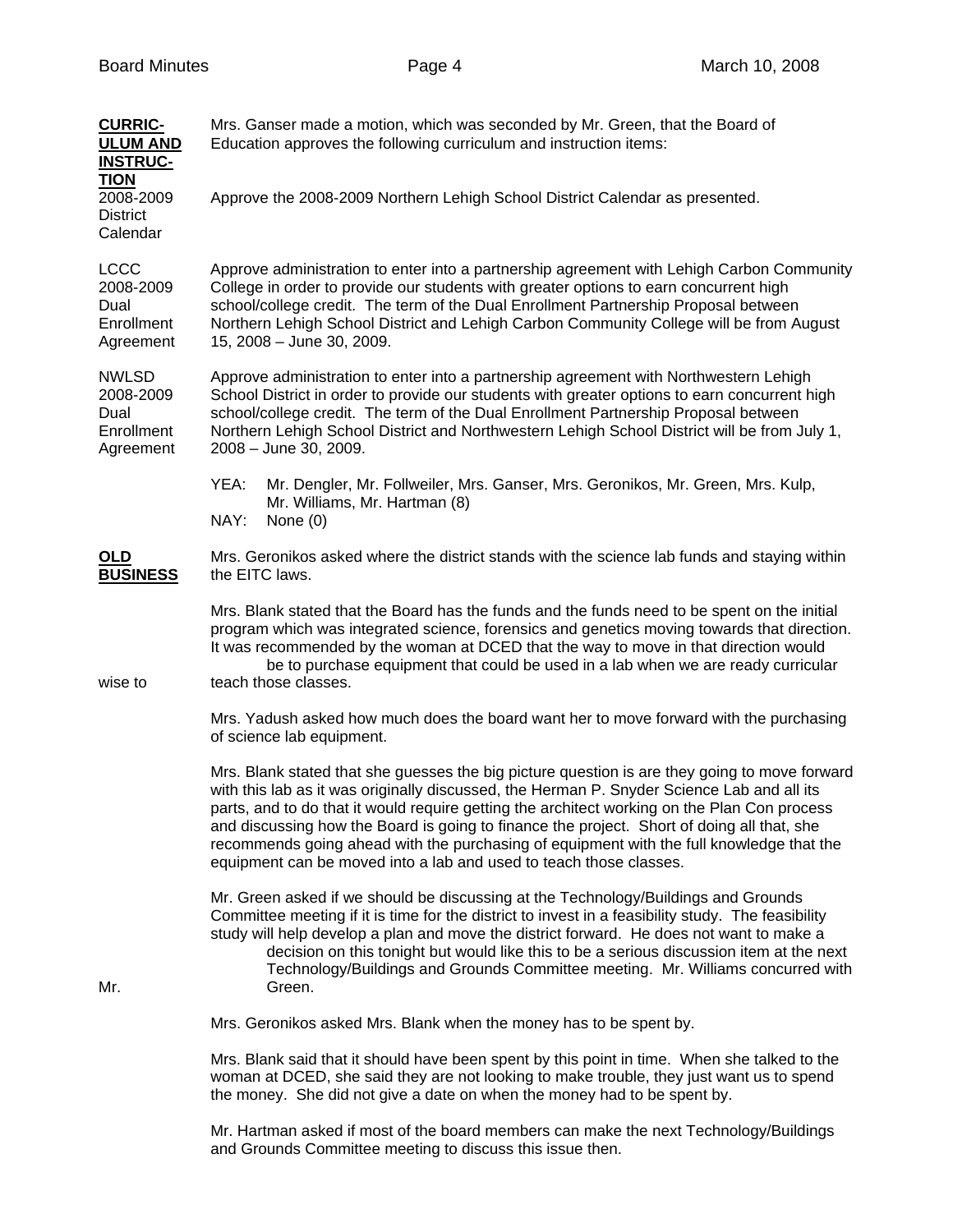| <b>OLD</b><br><b>BUSINESS</b><br>(cont.)                     | Dr. Sham stated that the science department should move ahead and create a prioritized list<br>spending the amount of money that needs to be spent and present it at the next Technology/<br>Buildings and Grounds Committee meeting because at the point they can say yes lets move<br>ahead and purchase this stuff.                                                                                               |
|--------------------------------------------------------------|----------------------------------------------------------------------------------------------------------------------------------------------------------------------------------------------------------------------------------------------------------------------------------------------------------------------------------------------------------------------------------------------------------------------|
| <b>PUBLIC</b><br><b>COMMENT</b>                              | Mr. Robert Cox – Washington Township has done this for many school districts and stated<br>that he would be willing to come to the next Technology/Buildings and Grounds Committee<br>meeting and talk with new board members and explain the difference between a Plan Con<br>A feasibility study and a real feasibility study.                                                                                     |
| <b>NEW</b><br><b>BUSINESS</b>                                | Mr. Hartman read an invitation from Mr. Richard Oertner, head basketball coach, inviting<br>three Board Members to attend the Boys Basketball Banquet on April 12, 2008 at 3:00 PM at<br>the Terrace Restaurant. Mrs. Ganser, Mr. Follweiler and Mr. Green will be attending.                                                                                                                                        |
|                                                              | Mrs. Geronikos asked if the district would be writing a proclamation for the Boy's Basketball<br>Team.                                                                                                                                                                                                                                                                                                               |
|                                                              | Dr. Sham stated that a proclamation will be done for the team.                                                                                                                                                                                                                                                                                                                                                       |
| <b>FINANCIAL</b>                                             | Mr. Green made a motion, which was seconded by Mrs. Ganser, that the Board of Education<br>approves the following financial items:                                                                                                                                                                                                                                                                                   |
| Financial<br>Reports                                         | Approve the Following Financial Reports:                                                                                                                                                                                                                                                                                                                                                                             |
|                                                              | 1. General Fund month of February<br>2. NLMS Student Activities Account month of February                                                                                                                                                                                                                                                                                                                            |
| Bill                                                         | Approve the Following List of Bills:                                                                                                                                                                                                                                                                                                                                                                                 |
| Payment                                                      | 1. General Fund months of February and March<br>2. Cafeteria Fund month of February<br>3. Athletic Fund month of February<br>4. Refreshment Stand Fund month of February<br>5. Capital Projects Fund month of February                                                                                                                                                                                               |
| Maintenance<br><b>Truck</b><br>Purchase<br>for               | Authorize administration to purchase through state contract a 2008 Fleet/Non-Retail GMC<br>Sierra 2500HD 4WD Reg Cab 133" Work Truck from Penske GMC Commercial Trucks in<br>Shillington, PA. Price quote for the truck is \$29,813 plus an additional \$2,500 for a lift gate<br>a total cost of \$32,313. Funding for this truck will come from the General Fund Long Term<br><b>Equipment Replacement Budget.</b> |
| Slatington<br>Lions Club<br>Use of<br><b>Facilities Bill</b> | Authorize administration to recalculate the previous Use of Facilities invoice issued to the<br>Slatington Lions Club for their annual Car Show held Labor Day Weekend 2007. The invoice<br>will be recalculated based on the approved revisions to school board policy #707. This will<br>result in a reduction of \$76.82 to the original invoice.                                                                 |
| <b>NLYAA</b><br>Use of<br><b>Facilities Bill</b><br>a        | Authorize administration to recalculate the previous Use of Facilities invoice issued to the<br>Northern Lehigh Athletic Association for the fall 2007 Football season. The invoice will be<br>recalculated based on the approved revisions to school board policy #707. This will result in<br>reduction of \$56.85 to the original invoice.                                                                        |
| Calculate<br>Use of<br><b>Facilities Bill</b>                | Authorize administration to calculate and issue Use of Facilities invoices to the following<br>organizations based on the approved revisions to school board policy #707.                                                                                                                                                                                                                                            |
|                                                              | Cub Scouts for Pine Wood Derby held on February 9, 2008 at Slatington Elementary<br>1.<br>NLYAA for Basketball Games held November thru February at the Middle School<br>2.<br>NLYAA for Wrestling Matches held November thru January at the High School<br>3.<br>Northern Lehigh Education Foundation for Breakfast with Santa held December 1, 2007<br>4.                                                          |

at Slatington Elementary